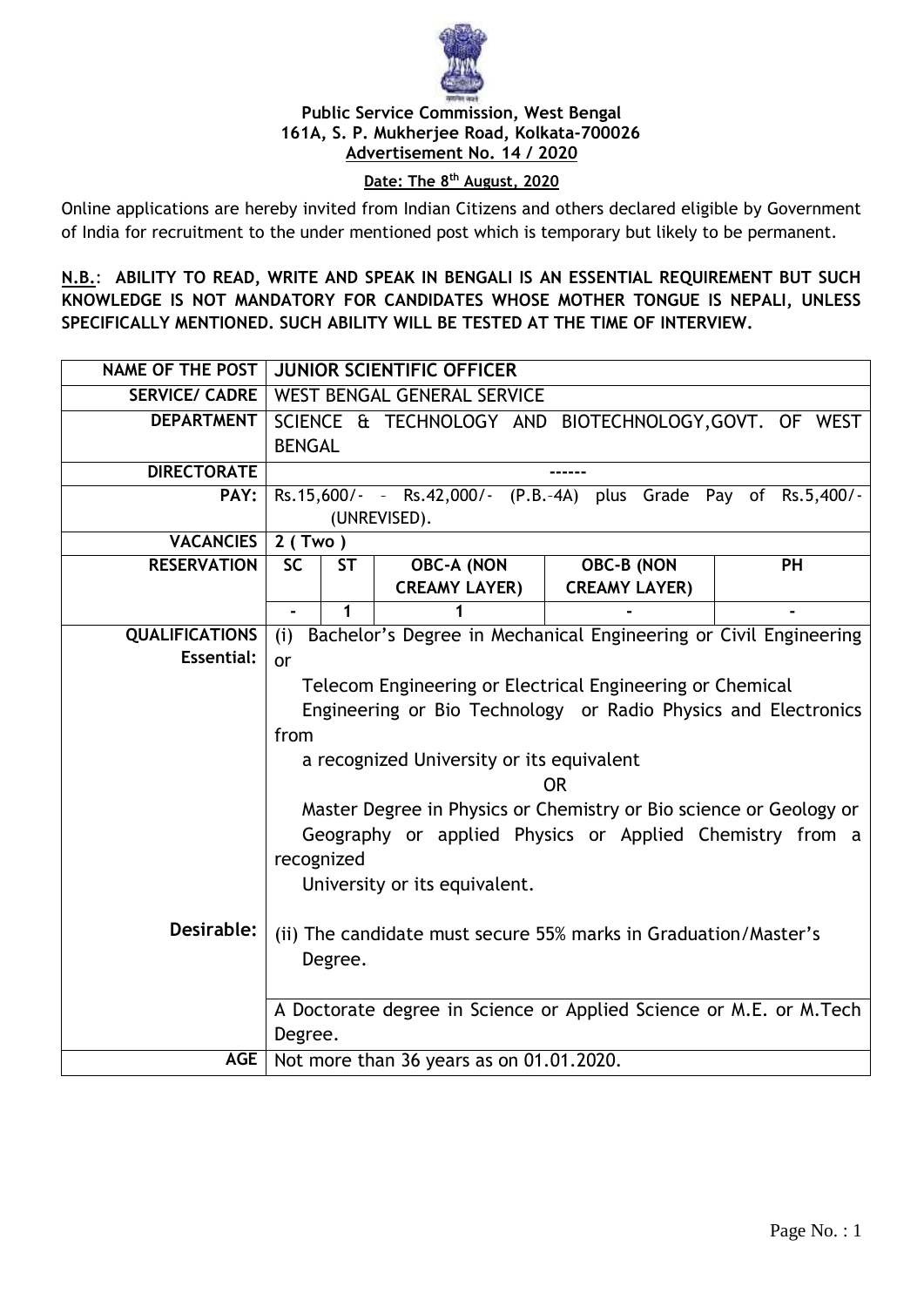**FEE :** Rs. 210/- (Rupees two hundred ten) only

Candidates may in addition have to bear the following charges:

| For                  | online payment through Convenience fee $\circledcirc$ 1% of the examination fee subject to a minimum |  |  |  |
|----------------------|------------------------------------------------------------------------------------------------------|--|--|--|
| debit/credit cards:  | of Rs. 5/- (Rupees Five) only plus 18% G.S.T. on such convenience                                    |  |  |  |
|                      | fee.                                                                                                 |  |  |  |
|                      | For online payment using net   Convenience fee of Rs. 5/- (Rupees Five) only plus 18% G.S.T. on      |  |  |  |
| banking facility:    | such convenience fee.                                                                                |  |  |  |
|                      | For offline payment through   Service Charge of Rs. 20/- (Rupees Twenty) only.                       |  |  |  |
| <b>Bank Counter:</b> |                                                                                                      |  |  |  |

S.T. candidates of West Bengal and Persons with disabilities (P.W.D.) having physical disability of 40% and above are not required to pay any fee. OBC 'A' candidates of West Bengal are, however, required to pay usual fee as aforesaid. No claim for refund of the fee will be entertained nor will it be held in reserve for any other examination.

Online applications are to be submitted at http://www.wbpsc.gov.in according to the following schedule:

| Commencement of online applications                             | : The $13th$ August, 2020                        |
|-----------------------------------------------------------------|--------------------------------------------------|
| Closing date for receipt of online application                  | : The $2^{nd}$ September, 2020                   |
| Last date of payment of fees                                    | : The $2^{nd}$ September, 2020                   |
| Last date for payment of fees Offline in Branches of UBI        | : The $3^{rd}$ September, 2020                   |
| Last date for Generation of Payment Challans by Branches of UBI | $\therefore$ The 2 <sup>nd</sup> September, 2020 |

#### **I N F O R M A T I O N**

- 1. SUBMISSION OF MORE THAN ONE APPLICATION FOR ONE PARTICULAR POST IS STRICTLY FORBIDDEN. THE CANDIDATURE OF A CANDIDATE, WHO SUBMITS MORE THAN ONE APPLICATION FOR ADMISSION TO THE SELECTION PROCEDURE, WILL BE CANCELLED EVEN IF HE/SHE IS ADMITTED TO THE SAME.
- 2. The qualifications prescribed in the advertisement are as per the notified recruitment rules issued by Government.
- 3. All the degrees/diplomas/certificates mentioned in the advertisement must have been obtained from Universities/Institutions, duly recognized by competent authority.
- 4. The prescribed 'essential qualifications' are the bare minimum and mere possession of the same does not entitle applicants to be called in for the interview. Where the number of applications received in response to the advertisement is large and it is not conveniently possible for the Commission to interview all the applicants, the Commission may restrict the number of candidates to be called for interview to a reasonable limit on the basis of either higher qualifications/ higher marks/grade obtained in the essential qualifications or experience in relevant field higher than the minimum prescribed in the advertisement or on the basis of a **Preliminary Screening Test (P.S.T)**. The Commission may fix qualifying cut-off marks for all the categories of the vacancies in each level of examination, i.e. P.S.T & interview.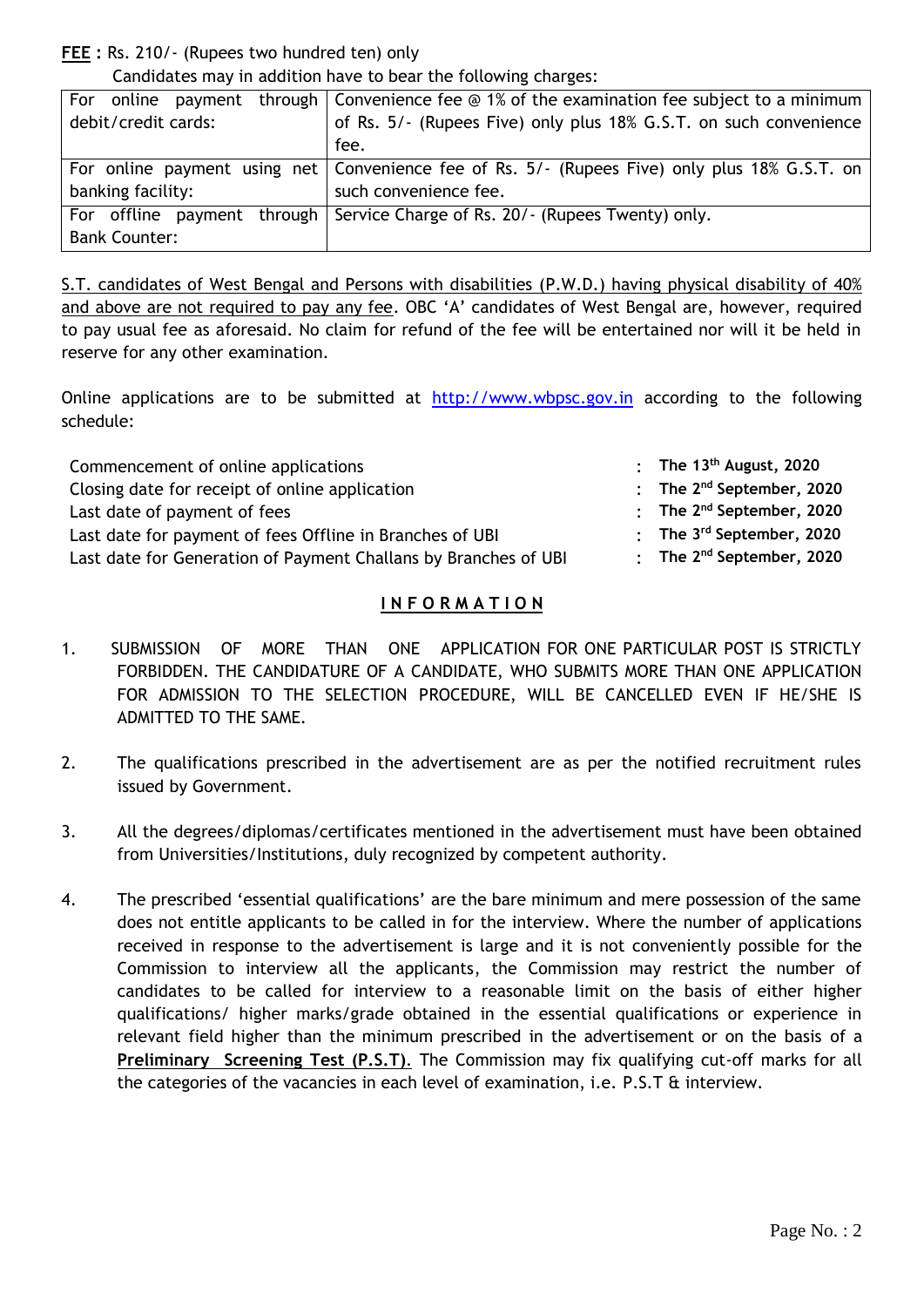IN THE CASES OF SCREENING TEST, CANDIDATES SUFFERING FROM BLINDNESS OR LOW VISION AND LOCO-MOTOR DISABILITY OR CEREBRAL PALSY WITH WRITING EXTREMITY WILL BE ALLOWED THE HELP OF A SCRIBE, IF REQUIRED. THE SCRIBE SHOULD NOT POSSESS EDUCATIONAL QUALIFICATION HIGHER THAN THE REQUISITE QUALIFICATION FOR THE POST.

 If sufficient number of candidates with prescribed age limit is available for selection for a particular post, the Commission may exercise its discretion not to relax upper age limit of the candidate(s) even if the provision for such relaxation is laid down in the advertised criteria.

- 5. In cases where no Division/Class is awarded and only grading is done, exact percentage of marks and conversion formula adopted are to be mentioned with documentary evidence, if required.
- 6. Where experience of a number of years is prescribed as an item of qualification this would mean only experience/research experience gained in full time employment/research in the relevant field within the closing date of receipt of applications.

[Certificate(s) from the Head(s) of the Organization(s)/Department(s) or Competent Authority for the entire experience claimed, clearly mentioning the duration of employment (date, month and year) and field of experience indicating basic pay and consolidated pay must be obtained. The certificate(s) should also mention the nature of duties performed/experience obtained in the post(s) with duration(s)].

- 7. A candidate would be considered as well qualified if his/her educational qualification is at least one level higher than the essential requirement. A candidate may be treated as well experienced if he/she has at least two (2) completed years of experience in the area of expertise advertised. The extent of age relaxation will not exceed five (5) years in each case.
- 8. Besides pay, the posts carry allowances as admissible.
- 9. The benefits of reservation of vacancies and upper age concession up to 5 years are admissible only to S.T. candidates of West Bengal and up to 3 years to O.B.C. - A (non creamy layer) candidates of West Bengal. Such benefits are also available up to the age of 45 years for Persons with disabilities.

(a) A candidate claiming to be S.T., O.B.C. - A (non creamy layer) or persons with disabilities (40% and above) must have a certificate in support of his/her claim from a competent authority of West Bengal as specified below:

# **For S.T. and O.B.C. - A (non creamy layer) candidates:**

(i) In the district, the Sub-Divisional Officer of the Sub-Division concerned, and

(ii) In Kolkata, the District Magistrate, South 24-Parganas or such Additional District Magistrate, South 24-Parganas, as may be authorized by the District Magistrate, South 24-Parganas, on behalf and the District Welfare Officer, Kolkata and Ex-officio Joint Director, Backward Classes Welfare.

[vide the W.B.S.Cs. & S.T.s. (Identification) Act, 1994 and S.C. & S.T. Welfare Deptt. Order No. 261-TW/EC/MR-103/94 dated 6.4.95 read with B.C.W. Deptt. Order no. 6320-BCW/MR-84/10 dated 24.9.2010 and No. BCW/MR-61/2012 (Pt.) dated 12.7.2013.]